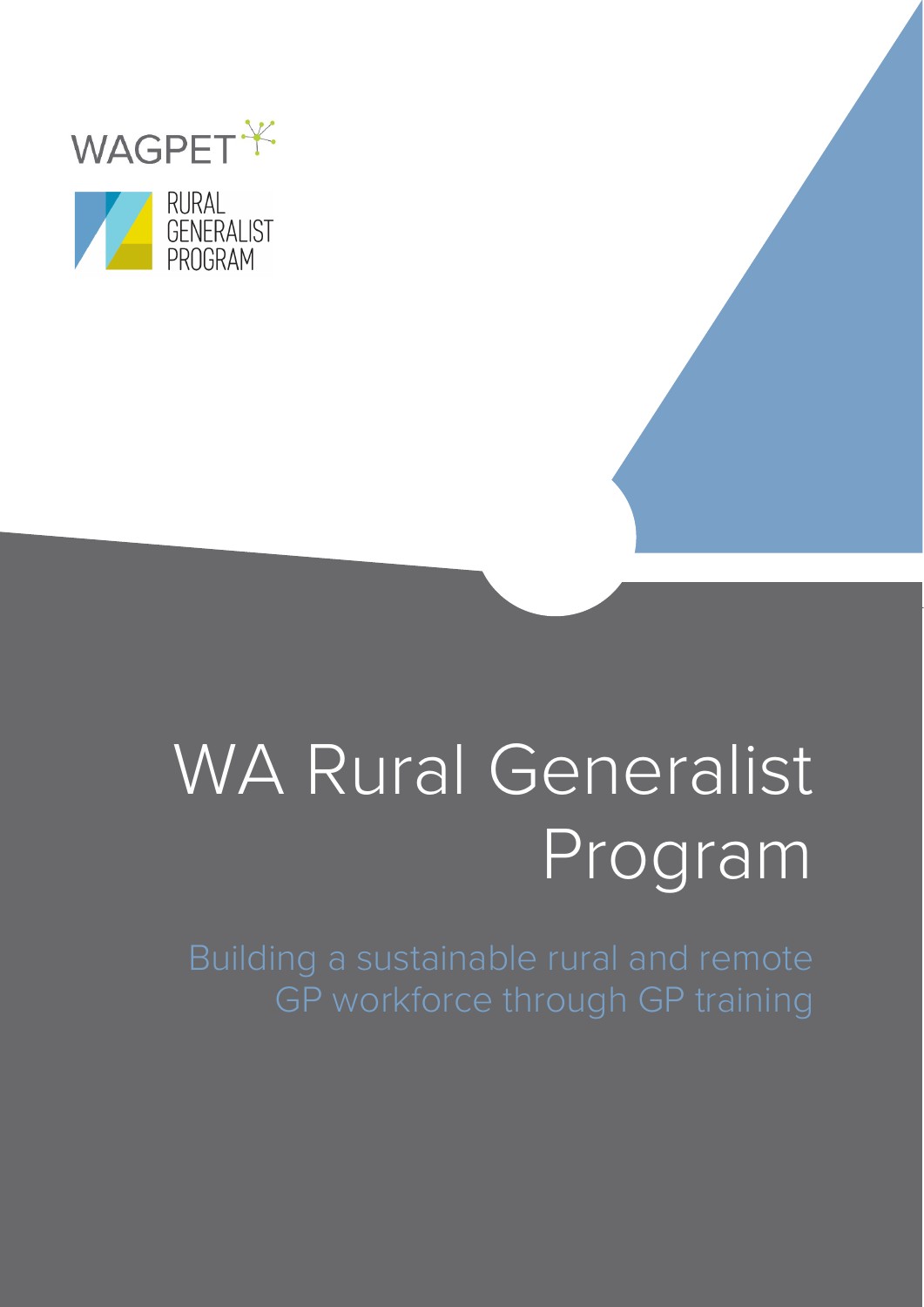# **CONTENTS**

WAGPET's goal is to ensure that every Western Australian living in regional, rural and remote communities has equitable access to GPs and the GP training program supports that through the sustainable placement of GP registrars.

This rural plan outlines WAGPET's work in delivering the WA Rural Generalist Program as part of a broader statewide collaborative effort; contributing to building a diverse practice environment in every area of Western Australia.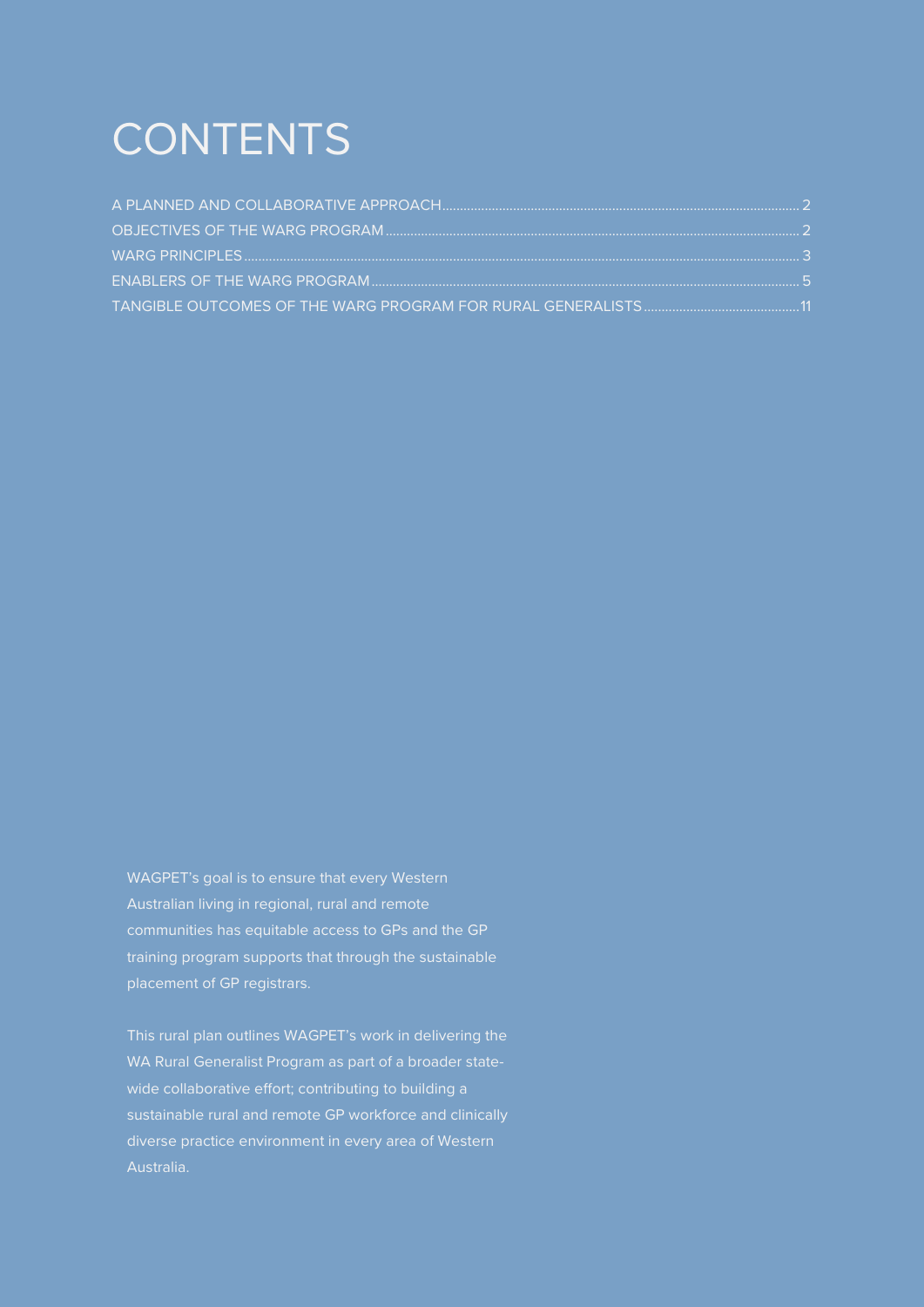

# <span id="page-2-0"></span>A PLANNED AND COLLABORATIVE APPROACH

The WA Rural Generalist (WARG) Program is guided by the WAGPET organisational strategic plan along with the principles of the proposed National Rural Generalist Pathway. As an organisation, we are committed to adopting innovative strategies and contemporary models of training to improve rural workforce distribution through an integrated approach to general practice training.

A rural generalist as defined by the National Rural Generalist Taskforce is a medical practioner who is trained to meet the specific current and future health care needs of Australian rural and remote communities, in a sustainable and cost effective way. A rural generalist provides both comprehensive general practice and emergency care, and required components of other medical specialist care in hospital and community settings as part of a rural healthcare team.

With a contracted responsibility to train up to 30 rural generalists each year, WAGPET works in collaboration with its key partners to ensure that rural training and workforce distribution meet community demand.

In light of the new requirement to train rural generalists, the WARG Program will reshape and reinvigorate the current WA Rural Practice Pathway that WAGPET and its key stakeholders have coordinated for nearly a decade. The WARG Program will provide integrated, comprehensive, accessible and responsive training to a growing cohort of general practitioners in Western Australia, addressing the ever-present gap in health care to the people in WA rural, regional and remote communities.

# <span id="page-2-1"></span>OBJECTIVES OF THE WARG PROGRAM

The WARG Program brings together elements of the National Rural Generalist Pathway strategy and contextualises its delivery for Western Australia. Strategic partnerships with multiple agencies underpin the WARG Program.

The WARG Program partners with the following agencies:

- Rural Clinical School of Western Australia
- Rural Health West
- WA Country Health Service (WACHS)
- WAGPET
- Western Australian Primary Health Alliance (WAPHA)

The WARG Program is built on the previous learnings from other jurisdictions and adapted to provide a more regionally relevant and nuanced approach for WA.

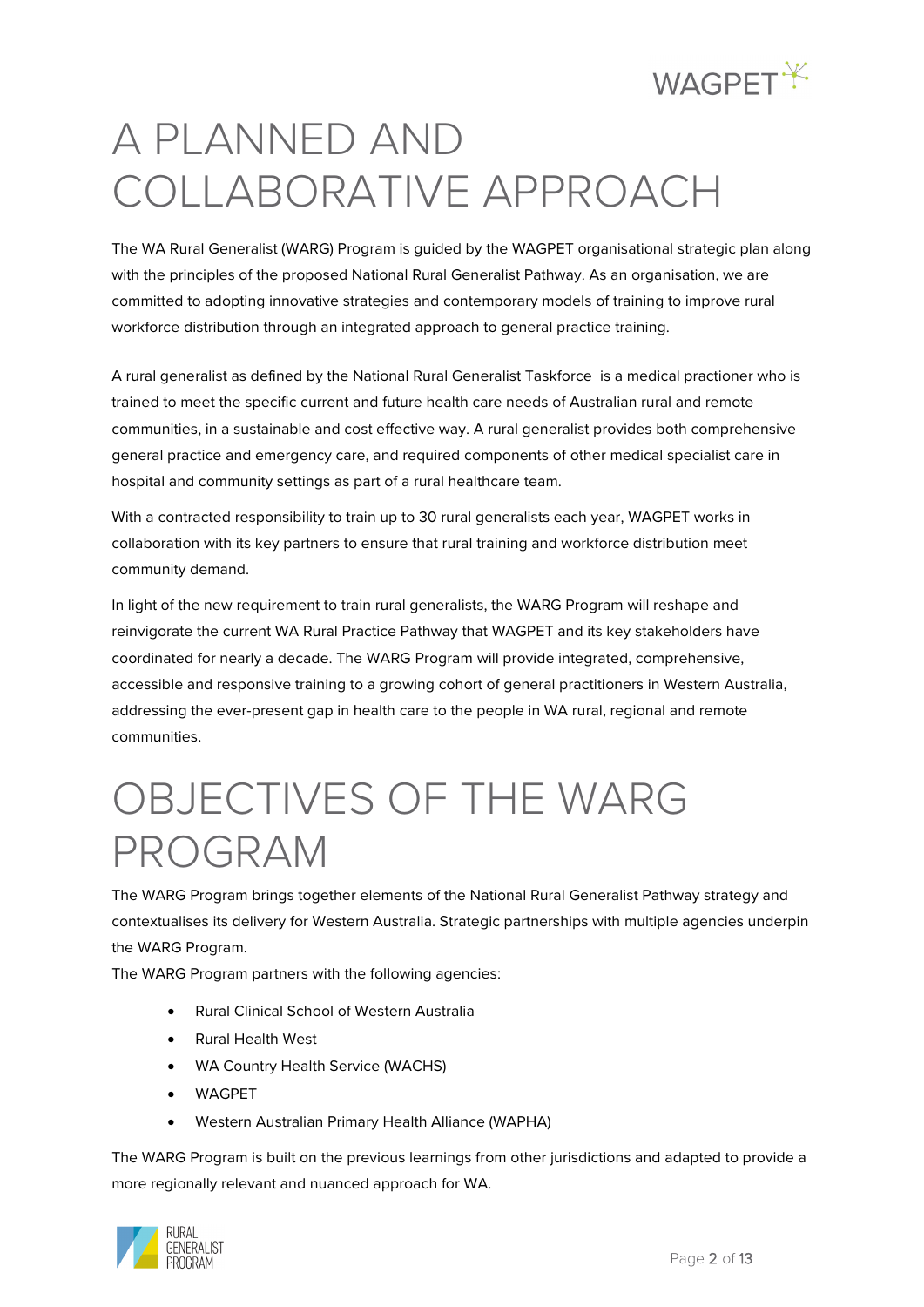

WA is a geographically diverse state with multiple sites commanding necessity for a dispersed medical workforce. The key difference in implementation of rural generalist training in WA comparative to current workforce modelling, is the recognition that generalist practitioners are crucial to the provision of medical workforce to regional communities. To that extent, the success of the program is chiefly reliant on understanding the needs and gaps in the workforce of each WA rural and regional community.

Unlike other jurisdictions, leveraging a workforce predominantly trained and practising in community primary care settings and providing support to secondary settings is the cornerstone of the proposed rural training and workforce modelling solutions in WA. This modelling recognises the need to provide quality primary care with the full scope of practice expected of any general practitioner working anywhere in Australia.

The model is based on providing communities with increased clinical services via doctors in training as they learn their craft under supervision as rural generalists. To this extent, while the program has fundamental principles, it is applied in a flexible manner bespoke to each doctor in training, rather than being a prescriptive static plan or pipeline.

WARG is a highly personalised approach to training and education with participants having a strong sense of identity with the program.

WARG supports secondary sector services via a robust well-trained primary care workforce. This involves a redirection of appropriate primary care services from the secondary sector to the community setting and thus increasing affordable access to skilled GPs.

Training under the WARG Program is relevant to community needs, based on continual review, modelling and triage of workforce requirements for each region. The WARG regional plans are agile, responsive and transformational based on local knowledge, clinical trends, workforce requirements and training abilities of the region.

The WARG Program provides an ideal, economically viable workforce model and primary health care solution for WA. A growing body of evidence suggests that a generalist workforce model in comparison to specialist-based models provides significant cost savings to a healthy economy.

# <span id="page-3-0"></span>WARG PRINCIPLES

# **IMPLEMENTING SUSTAINABLE COMMUNITY LED SOLUTIONS**

The WARG agencies work collaboratively with community stakeholders and shires, central and regional health department officials, rural agencies and the GP training colleges to develop solutions to challenges that prevent the long-term, sustainable flow of GP registrars into the areas where they are needed most.

# **TAILORING SAFE SOLUTIONS TO MEET CONSUMER DEMAND**

Rural and remote workforce solutions are based on supervision and education models that support clinicians in the field and that are underpinned by collaborative, regionally specific interdisciplinary service models and contemporary evidence of safe quality practice.

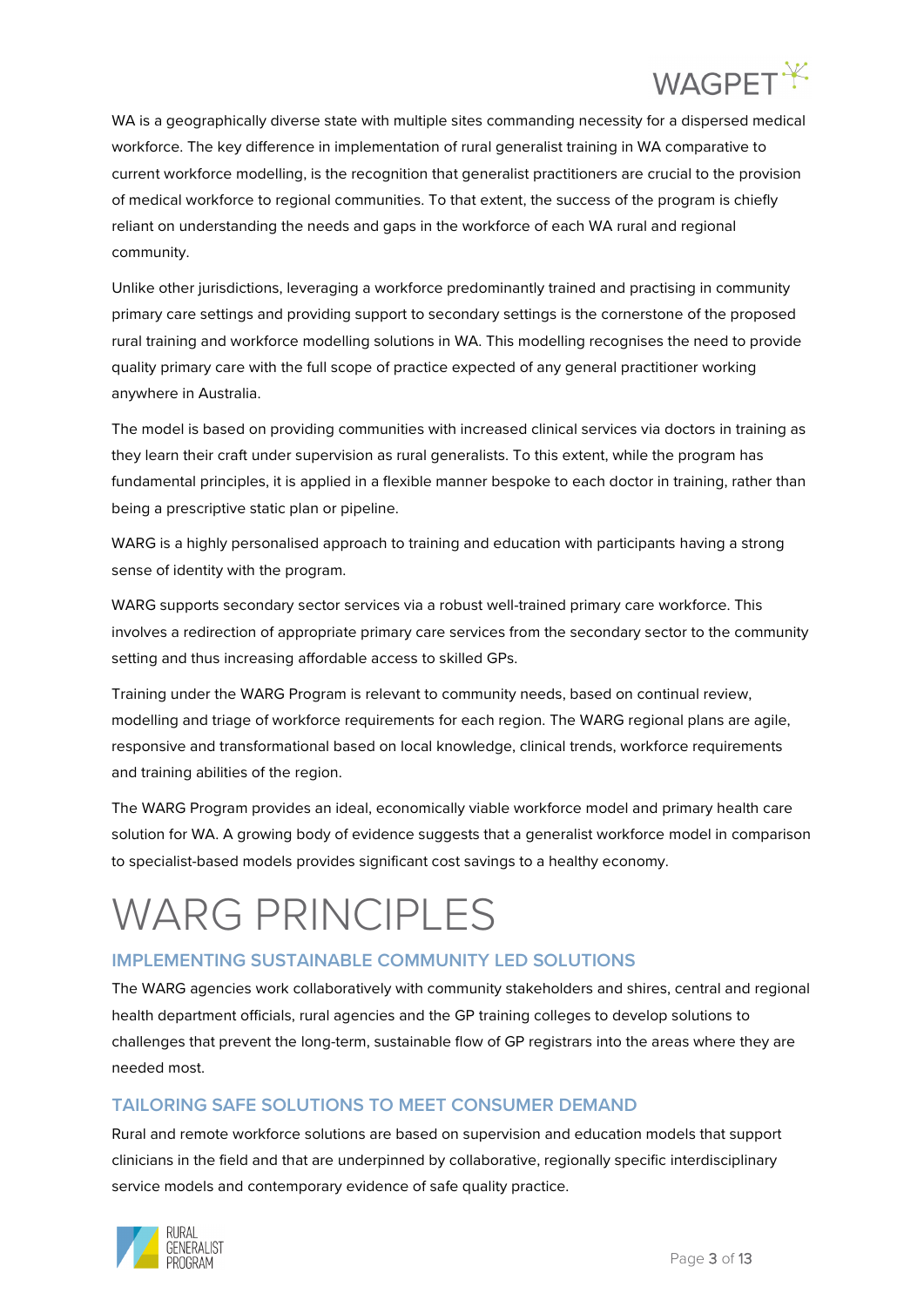

# **UTILISING TECHNOLOGY TO AID SOLUTIONS**

The use of telehealth technology is widely used in rural and remote locations and we will endeavour to utilise technology where possible to support remote supervision models, thereby improving GP and GP registrar coverage in the more remote locations.

#### **INCENTIVISING EQUITABLE ACCESS TO REGISTRARS IN RURAL AREAS**

The WARG Program will develop further placements into more diverse, challenging and geographically spread rural locations, ensuring registrars are not disadvantaged by choosing these training locations.

#### **RECOGNITION OF PRIMARY AND SECONDARY CARE AS ONE CONTINUUM**

Health care systems in rural and remote areas have a threshold of deliverable activity driven by demand from their catchment area. However, patient expectations, health outcomes research and equitable access principles require appropriately trained and credentialed doctors to exercise a scope of clinical practice that includes both primary and secondary care. This expanded scope promotes local service sustainability and ensures maintenance of those additional skills.

The development of composite training posts maximises training opportunities by combining part-time positions that cannot attract or afford a full-time doctor in training alone. These posts provide doctors in training with a variety of presentations, foster emergency and primary care skills and deliver seamless navigation of patients through the primary and secondary quadrants of the health system with increased continuity of care and oversight from the same practitioner.

# **VALUE DISTINCT SKILL SET OF GENERALISTS AS EXPERTS IN DELIVERY OF RURAL HEALTH**

Delivery of care in contextually sensitive manners is the cornerstone of the curriculum of the Australian College of Rural and Remote Medicine (ACRRM) and the Royal Australian College of General Practitioners (RACGP).

Recognition of the distinct skill set that generalists bring to the rural environment allows development of complex clinical reasoning skills and maturity of decisions surrounding escalation of care in rural environments. Such skills are rarely incorporated into other specialist training curricula and thereby fellows of the ACRRM and RACGP position themselves as the experts in delivery of health care in rural Western Australia.

### **VALUE DISTINCT SKILL SET OF SPECIALISTS AS EXPERTS ACCESSIBLE THROUGH A SHARED CARE MODEL**

<span id="page-4-0"></span>All general practitioners work in a shared care model with specialist support, advice and referral as needed in the clinical context. Rural generalists therefore work in such a model, each being established as relevant for context and expertise.

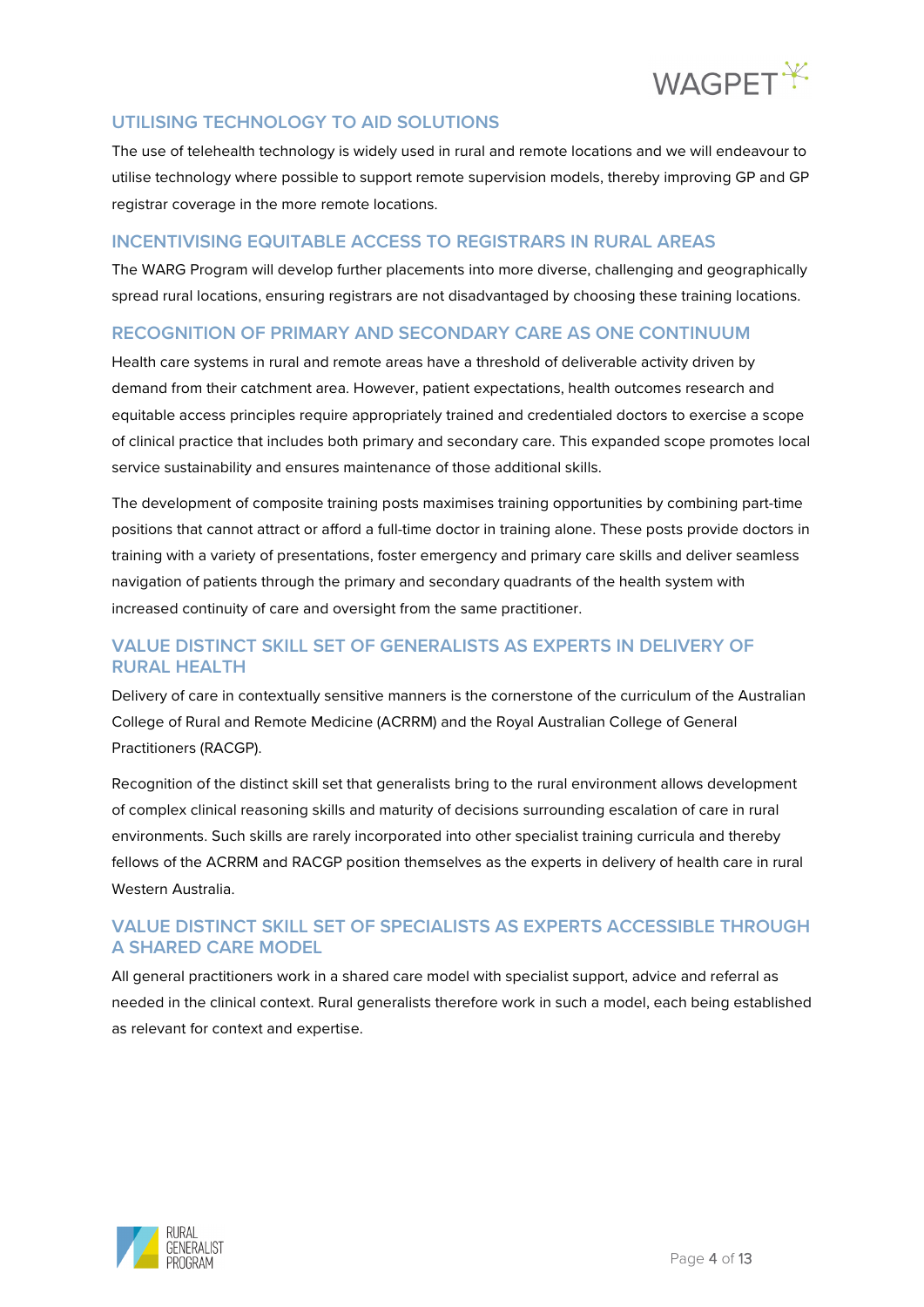

# ENABLERS OF THE WARG PROGRAM

The WARG Program sits on a foundation of well-established key enablers, without which it cannot deliver rural generalists where they are needed most. It is critical these enablers are sustained as the WARG Program builds a growing workforce of rural generalists.

#### **SHARED CARE MODEL**

Many communities in Western Australia have rural procedural GPs at the heart of a shared care model within the region. There is an opportunity to strengthen the role of procedural GPs further to provide cost effective, safe and viable shared care models that underpin medical workforce outside of the hospital system. It also enables localised control over quality and service provision with appropriate escalation of predetermined pathways and presentations for specialist medical involvement by region.

In addition, the recognition of providing services in a shared care environment provides an opportunity for focus on a broader spectrum of special skills training posts. These posts are responsive to community needs and work synergistically with non-procedural special skills training posts to provide a complete and cohesive workforce for each region into the future.

#### **FLEXIBLE MODELS OF DELIVERY**

The WARG Program is underpinned by an actions-based approach to developing flexible models of training and supervision for each region across our state, based on community needs assessments and confirmed through stakeholder engagement in each location.

# **A CULTURE OF MEDICAL EDUCATION AND TRAINING EXCELLENCE**

The Rural Clinical School of Western Australia (RCSWA), WA Country Health Service (WACHS) and WAGPET have changed the experience of education and training in rural areas over two decades. Where workforce was once an historical and significant driver, today rural areas in WA have developed extraordinary expertise in teaching, training, supporting, assessing and retaining doctors in training. This intellectual as well as physical infrastructure underpins and facilitates the rural generalist training experience.

#### **COMMUNITY NEEDS ASSESSMENT**

Every region in Western Australia has a unique set of community needs. In order to build a long-term, sustainable rural GP training model, it is essential each region is mapped to build a robust profile of the current environment.

Community needs mapping includes:

- Population size and spread down to town site level
- Hospital infrastructure, staff numbers, services offered, emergency department (ED) presentations, admission trends and potentially preventable hospitalisations due to chronic disease

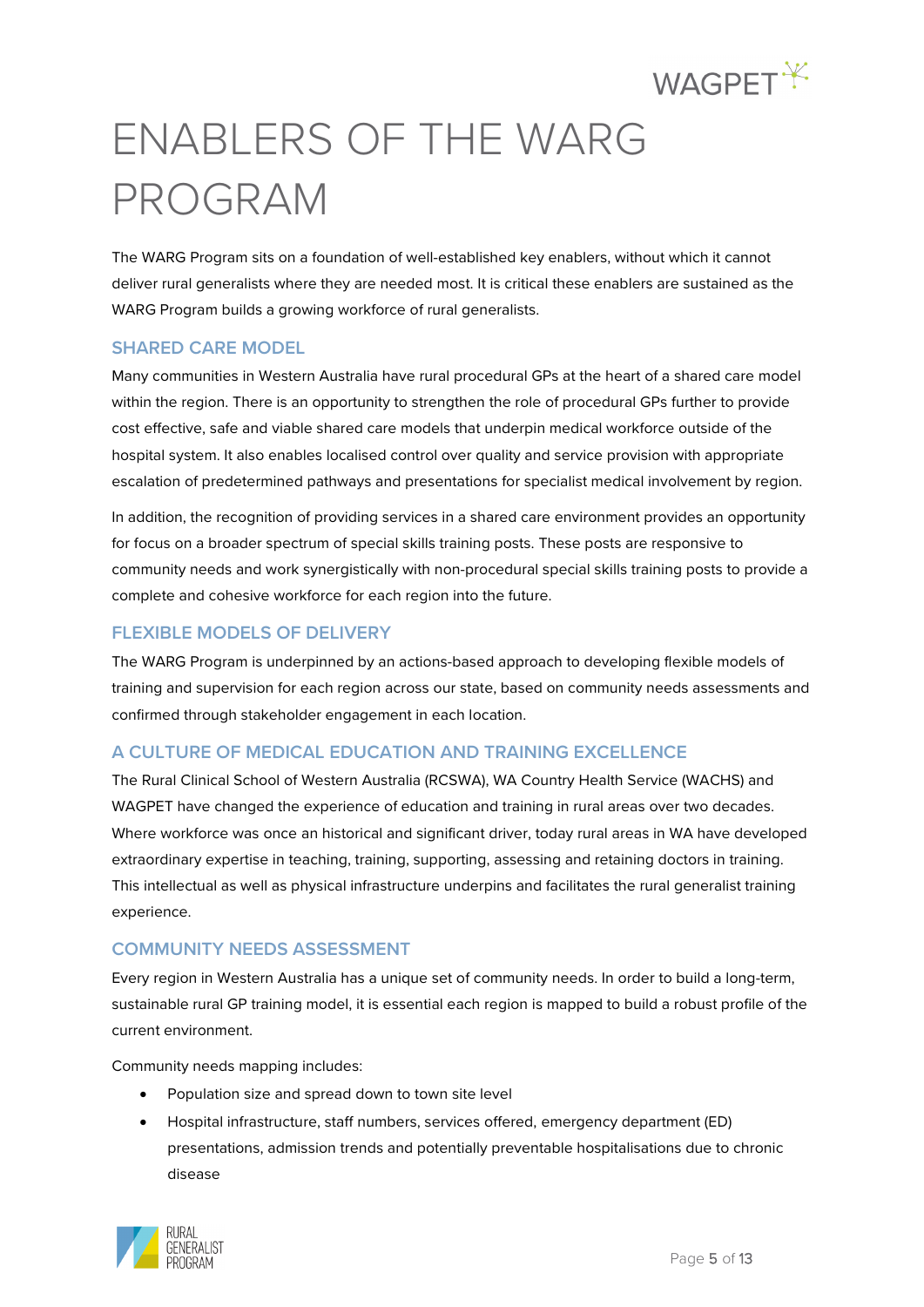

- GP practices and Aboriginal Medical Services (AMS) locations, GP numbers, patient numbers, workload, working hours and presence of Visiting Medical Officer (VMO) arrangements locally
- Procedural GPs and other non-GP specialist numbers and locations
- Allied health profile within the area
- Community health factors including burden of disease
- Community trends
- Workforce trends
- Current incentives available to trainees and fellows in the area (housing, rural payment schemes)
- Training infrastructure and opportunities

### **COMMUNITY ENGAGEMENT**

The WARG supporting agencies (refer to page 2) work collaboratively to engage at the community level as the community needs analysis process unfolds.

While the community needs analysis and community engagement process are an involved, ongoing body of work, some regional areas are triaged based on our existing knowledge of the community demand.

The outcomes of each region's community needs analysis and community engagement process informs specific localised regional action plans. Regional action plans are implemented as they are completed and are not held up or reliant on a full statewide approach.

Community profiles and action plans are constantly evolving and will be updated to reflect local stakeholder information and advice, workforce changes and external influences in real time.

#### **REGIONAL ACTION PLANS**

Each region or sub region will have its own contextualised action plan that clearly describes the actions, responsibilities and timeframes agreed as a result of the community needs analysis and community engagement processes.

Action plans and regions will be prioritised based on community need and available resources.

There are eight rural regions that WAGPET supports through a regionalised delivery model and these will form the basis of the WARG Program regional profiles.

| <b>Region</b>               | <b>GPs</b> | <b>No. of GP practices</b> | <b>Number of AMS</b> |
|-----------------------------|------------|----------------------------|----------------------|
| <b>Central Wheatbelt</b>    | 83         | 36                         |                      |
| <b>Goldfields/Esperance</b> | 79         | 17                         | 3                    |
| <b>Great Southern</b>       | 100        | 19                         |                      |
| Kimberley                   | 103        | 7                          | 7                    |
| <b>Mid West</b>             | 92         | 20                         |                      |
| Peel                        | 155        | 23                         |                      |
| <b>Pilbara</b>              | 63         | 11                         | 3                    |
| <b>South West</b>           | 260        | 55                         |                      |

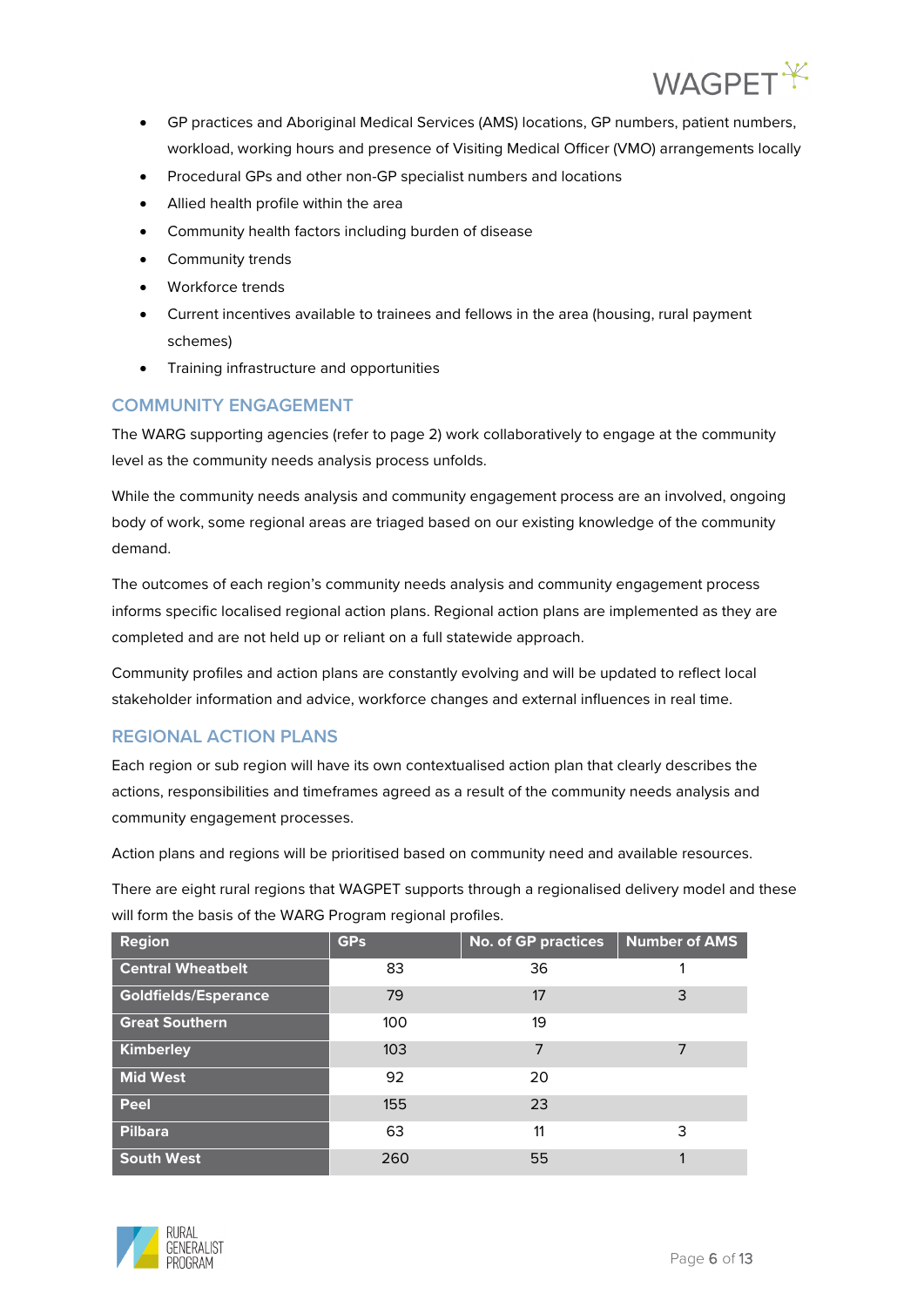

As at November 2017. GPs includes GP registrars. Source: Rural Health West Annual Workforce Update 2018.

#### **COMPREHENSIVE AND PERSONALISED MARKETING MATERIAL**

The WARG Program is focused on an outcome driven understanding and intimate knowledge of current and past challenges and successes to ensure it is optimally placed to address current and future health determinants.

Accordingly, a marketing plan to address areas of need and triage the greatest impact for rural patients is utilised concurrently to the process of regional needs analysis and community profile building.

Elements of the plan will include:

- A comprehensive WARG website including regional community and medical workforce profiles, iterative action plans and updated medical vacancies for the area
- A regional stakeholder forum in each area of development
- Personal profiling of varied career options and geographical locations by training maturity (i.e. a student, registrar and experienced RG supervisor in each region) complete with testimonials in print, audio and visual media.

The presence of the WARG brand provides a tangible product and personalisation of the program. The importance of identity and brand is essential to avoid attrition of graduates to other well defined and known specialist career paths in WA and other states.

In order to drive a market of Australian graduates to adopt rural generalism as a career of choice in Western Australia, the WARG marketing plan addresses elements of profiling career prospects, mentorship, training opportunities, community value and regional attractiveness through personalised campaigns.

#### **A PERSONALISED APPROACH TO TRAINEES**

Success of the WARG Program is primarily dependent on training to an end point. While positions will not be quarantined, the ability to train registrars with knowledge and understanding of future employment opportunities based on contemporary specialised workforce knowledge is paramount. The WARG case managers will provide personalised planning, career mentoring and guidance to maximise opportunities to registrars to truly deliver to those regions most at need. Ideally, the WARG Program begins with the end point of training - driven by community needs and a trainee's prioritised view on vocation or location of practice at completion of training. Individual plans are developed, and the registrar is guided through training via a scheduled engagement process to maximise success and place them in areas needing their skills most.

#### **CENTRALISED RECRUITMENT AND PLACEMENT OF ADVANCED SKILLS POSTS**

The WARG supporting agencies are working towards the central coordination of all advanced skills training posts (Advanced Skills Training for ACRRM and Advanced Rural Skills Training for RACGP). These specialised areas of practice provide a directional point for training and are directly linked to the future ability to employ a fully qualified and provisional fellow Rural Generalist.

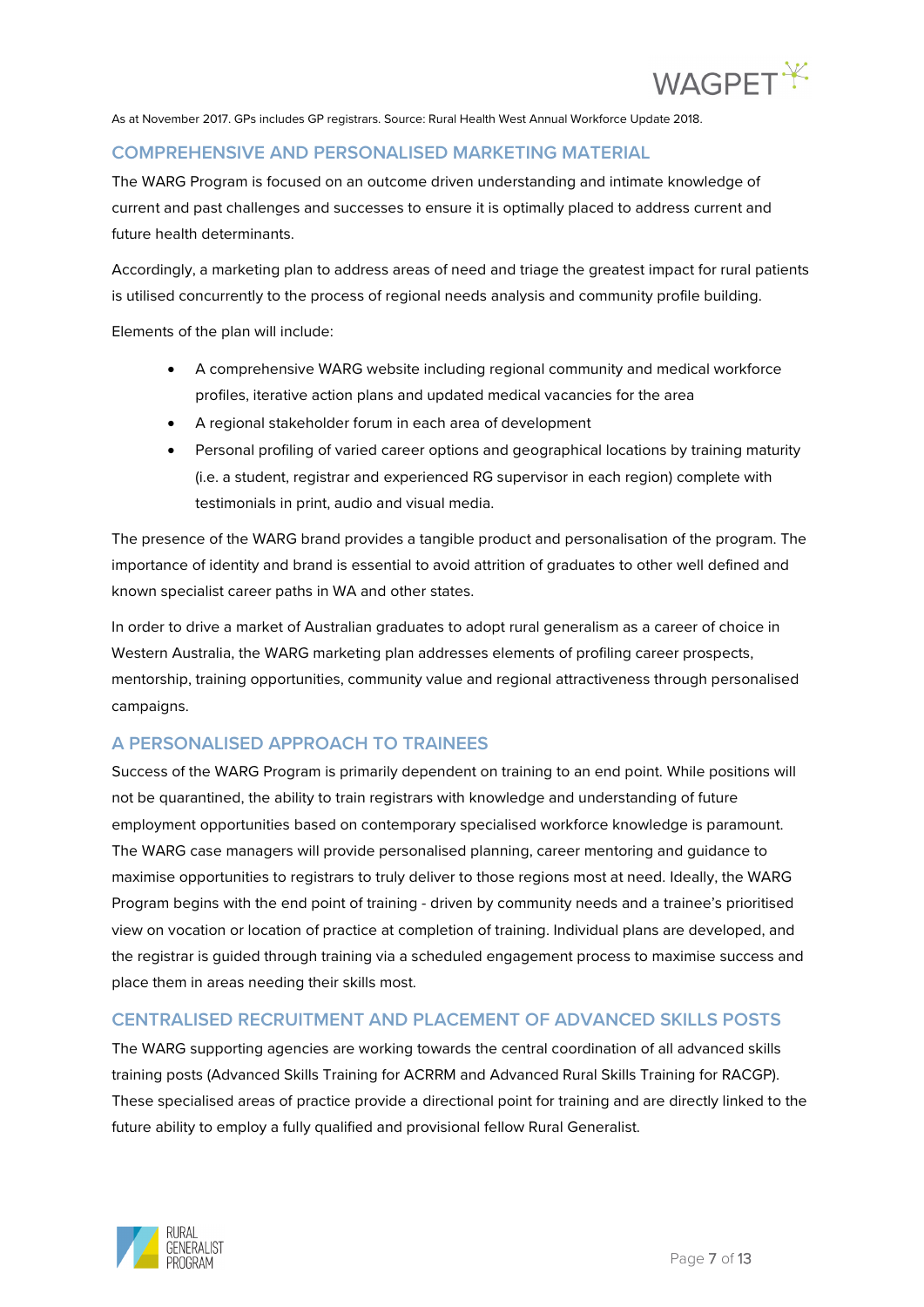

There are direct links between the advanced skills identified in the community needs analysis and regional action plans, such that those identified as highest priorities in the triaged approach to workforce corrective measures are addressed first.

The centralised advanced skills placement and recruitment process provides a locus of control for the WARG supporting agencies over training outcomes. These outcomes can be designed with capacity matched to prioritised community needs and resultant recruitment and retention of the right practitioner to the neediest region.

Timing of the advanced skill training is optimised through the active involvement of WAGPET in recruitment to the skills posts. While the traditional approach is to ask registrars to complete general practice placements prior to entering their advanced skills term, the WARG Program encourages advanced skills training prior to community GP to allow the advanced skills to be used and clinical skills to develop.

Timing of the advanced skills terms coordinated earlier in the training program (immediately following the Core Clinical Training (CCT)/Hospital year) also reduces disruption to registrars' training.

Rural retention studies show a link between rural practitioners and their final placement immediately before fellowship. Disruption to the trainees' pathway at the end of their training should therefore be minimised. Continuation immediately following the hospital term also provides for continuation of the registrar's hospital practice environment.

# **PLANNED APPROACH**

In order to achieve our goal of ensuring that every Western Australian living in regional, rural and remote communities has equitable access to GPs where the GP training program supports that through the sustainable placement of GP registrars, WARG will progress with the following initiatives:

| <b>COMMUNITY NEEDS ANALYSIS</b>      |                                                   |
|--------------------------------------|---------------------------------------------------|
| Desktop audit                        | Utilising information already publicly available, |
|                                      | develop a profile for each region that considers  |
|                                      | population demographics, health infrastructure    |
|                                      | and community demand                              |
| Produce draft community needs report | Compile the evidence in a draft region-by-region  |
|                                      | community needs report that will be used as the   |
|                                      | basis to have informed, evidence-based            |
|                                      | discussions throughout the community              |
|                                      | engagement process                                |
| Validate the community needs report  | As each regional community engagement takes       |
|                                      | place, validate the findings in the draft         |
|                                      | community needs report and update the report      |
|                                      | as needed                                         |

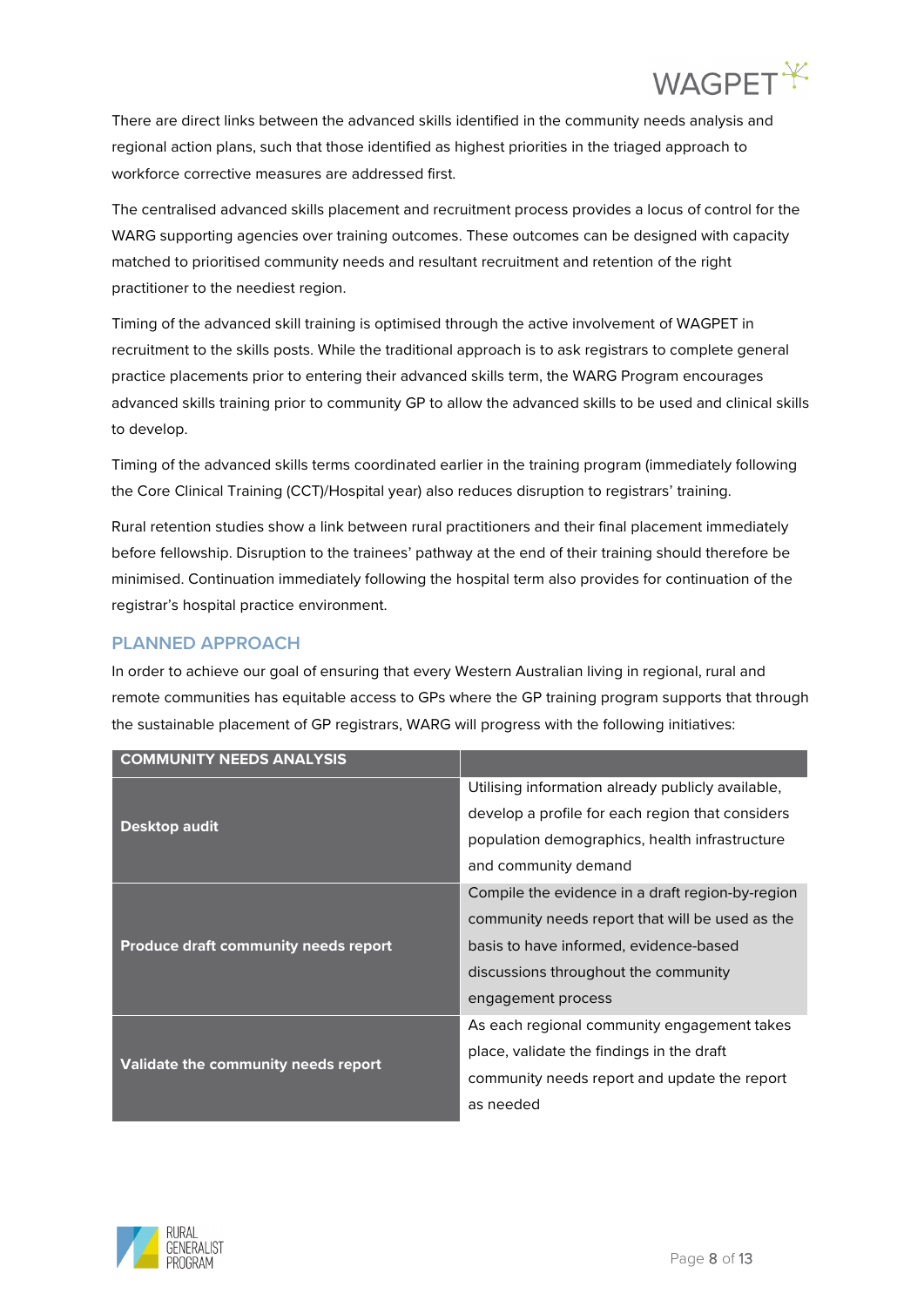

| <b>COMMUNITY ENGAGEMENT PROCESS</b>             |                                                   |
|-------------------------------------------------|---------------------------------------------------|
|                                                 | Utilising the information gathered in the desktop |
|                                                 | community needs audit, meet key stakeholders      |
| <b>Prioritise regional community engagement</b> | in each region as well as related government      |
|                                                 | health stakeholders to validate the findings of   |
|                                                 | the draft community needs report                  |

| <b>REGIONAL ACTION PLANS</b>                        |                                                    |
|-----------------------------------------------------|----------------------------------------------------|
| Develop regionally specific action plans            | Based on the outcomes of the community             |
|                                                     | engagement and final community needs report,       |
|                                                     | develop an agreed plan for each region that        |
|                                                     | articulates responsibilities and timelines         |
| <b>Address critical areas</b>                       | Prioritise rural and remote areas where there is a |
|                                                     | critical workforce shortage                        |
| <b>Build advanced skills training locations</b>     | As community demand for specialised services       |
|                                                     | evolves, we will ensure there is a sufficient      |
|                                                     | number and variety of special skills training      |
|                                                     | locations                                          |
| <b>Aboriginal and Torres Strait Islander health</b> | Continue to work with Aboriginal Community         |
|                                                     | Controlled Health Services (ACCHS) on              |
|                                                     | developing advanced skills training                |
|                                                     | opportunities in Aboriginal Medical Services       |
|                                                     | posts                                              |

| <b>FLEXIBLE SUPERVISION AND TRAINING</b>              |                                                 |
|-------------------------------------------------------|-------------------------------------------------|
| <b>MODELS</b>                                         |                                                 |
| Develop college-approved remote supervision<br>models | Develop models of remote or flexible            |
|                                                       | supervision that allow placements to occur      |
|                                                       | safely in harder-to-fill locations              |
| <b>Technology</b>                                     | Incorporate technology into the supervision and |
|                                                       | training model where possible to allow greater  |
|                                                       | flexibility with viable GP registrar training   |
|                                                       | locations                                       |

| <b>ENCOURAGE AND SUPPORT RURAL</b><br><b>TRAINING</b> |                                                   |
|-------------------------------------------------------|---------------------------------------------------|
|                                                       | Adopting a service like that of a recruitment     |
| <b>Assisting with placements</b>                      | coordinator, adopt a personalised approach to     |
|                                                       | identifying candidates suited to rural and remote |

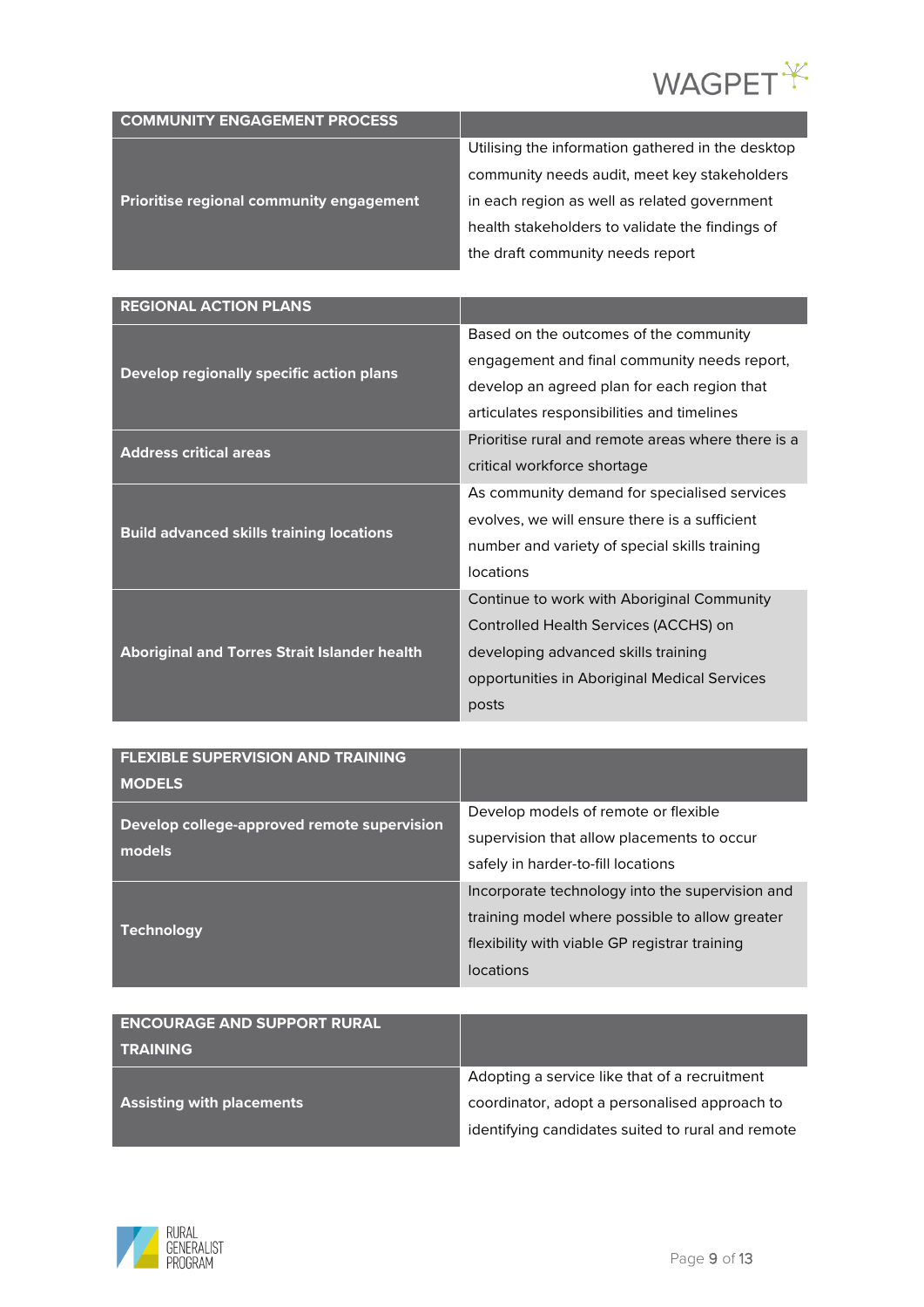

| <b>ENCOURAGE AND SUPPORT RURAL</b>           |                                                      |
|----------------------------------------------|------------------------------------------------------|
| <b>TRAINING</b>                              |                                                      |
|                                              | training and assist and facilitate placements with   |
|                                              | GP registrars and training posts                     |
|                                              | Assess each training location to ensure that         |
|                                              | living and training expenses are not a deterrent     |
| <b>Incentivise rural training</b>            | to training in that location                         |
|                                              | Assess the viability of incentivising harder-to-fill |
|                                              | locations                                            |
| <b>Rural accommodation</b>                   | Work with regional stakeholders to ensure GP         |
|                                              | registrars have access to quality, safe, affordable  |
|                                              | accommodation                                        |
| <b>WAGPET rural representation</b>           | Ensure WAGPET has local medical education            |
|                                              | expertise in each region                             |
|                                              | Ensure involvement and travel to WAGPET              |
|                                              | education for GP registrars in rural and remote      |
|                                              | locations is not overly onerous when compared        |
| <b>Rural education</b>                       | to the broader regional cohort                       |
|                                              | Ensure GP registrars are supported with options      |
|                                              | to attend mini releases remotely utilising           |
|                                              | technology                                           |
|                                              |                                                      |
| <b>SUCCESS MEASURES</b>                      |                                                      |
|                                              | All GP registrars who choose to work and train in    |
| Flexible, supportive and innovative training | rural and remote locations will not be               |

| Flexible, supportive and innovative training  | rural and remote locations will not be            |
|-----------------------------------------------|---------------------------------------------------|
| models facilitate rural placements            | disadvantaged by the structure or requirements    |
|                                               | of the WAGPET training program.                   |
|                                               | There is sufficient exposure for GP registrars to |
| <b>Clinical exposure for rural registrars</b> | do clinical work as well as mentoring and         |
|                                               | upskilling opportunities                          |

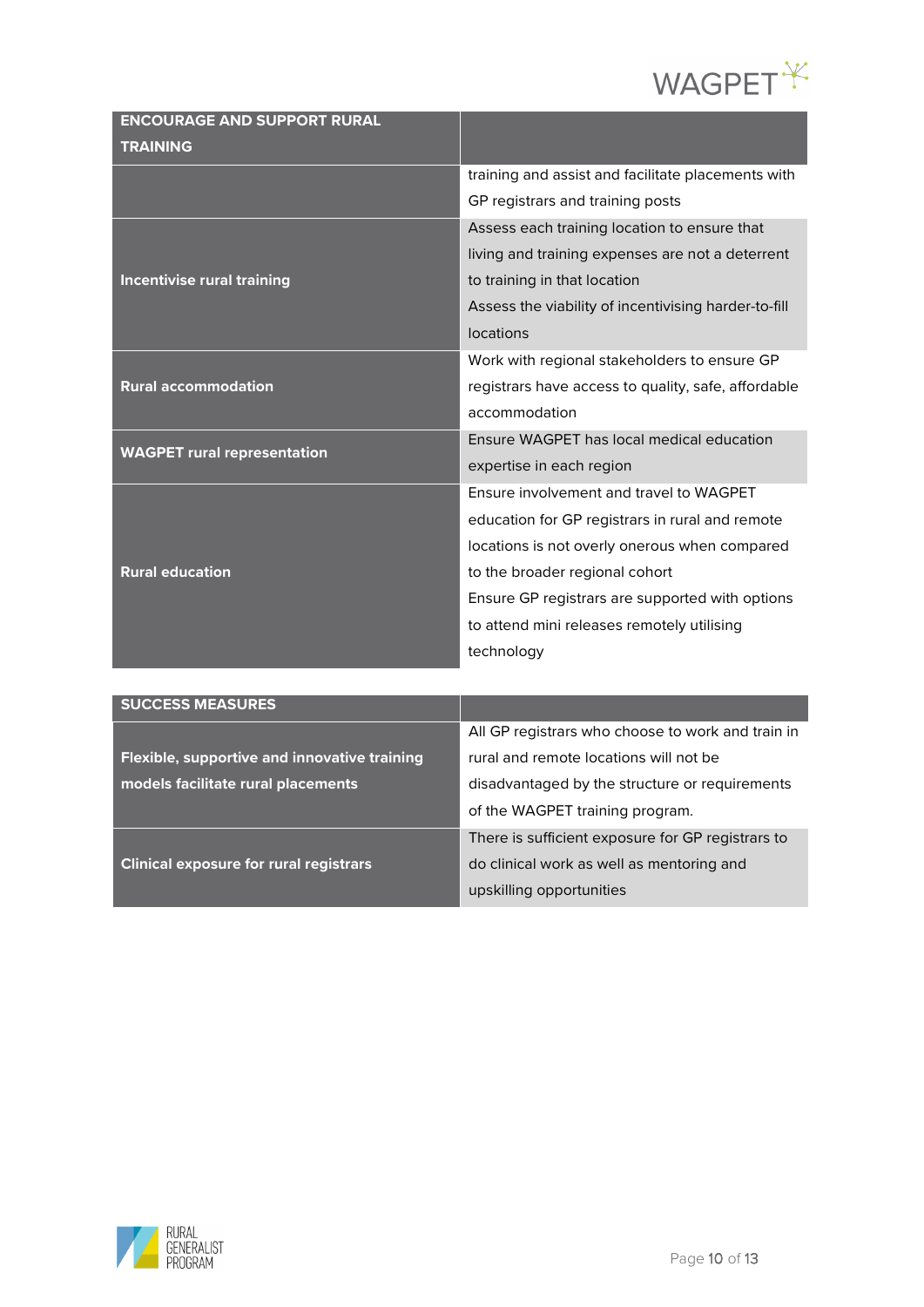

# <span id="page-11-0"></span>TANGIBLE OUTCOMES OF THE WARG PROGRAM FOR RURAL GENERALISTS

The WARG Program will spring-board from the current Rural Practice Pathway and through more direct, targeted communication, cross-organisational support, branding, clarity and dedicated funding optimise the training environment and outcomes for those seeking a rural generalist career.

It will provide opportunities for increased engagement with participants and health providers and deliver a structured, bespoke career path designed around the participant and when they choose to enter the program.

All participants will benefit from personal guidance and career mentoring relevant to their career aspirations. There is no bonding for participants, and at present there is no competition to access the program.

#### **MEDICAL STUDENTS**

- Students enrolled in placements through the Rural Clinical Schools present ideal candidates to be mentored into the WARG Program. This allows for crafting of a profession early with characteristics embedded within rural students representative of those needed in successful rural generalists
- Training hubs offer the chance for vertical integration of training through use of WARG registrars to afford educational experience to student participants
- Vertical integration within each region can further the reach of the WARG branding and enable ease of communication about future intent and aspirations through subsequent training and Resident Medical Officer (RMO) rotations

#### **HOSPITAL TERM**

- The Core Clinical Training (CCT)/Hospital year offers potential to increase the influence of already forged career aspirations of budding WARG candidates. The WA Department of Health GP project plans to ensure GP registrars will get the rotations they need to be GP ready from 2020. The five main GP relevant rotations will provide exposure, experience, supervision, assessment, and expertise needed to enter the rural, and especially the rural generalist, environment the following year with confidence
- Early career planning with a comprehensive training plan meeting will assist with ensuring that RMO rotations have maximal chance of being relevant to WARG career success. This allows for first contact and mentorship within the AGPT program from a senior WARG medical educator and mentor
- All rural generalists in their hospital training year will have access to GP365, the WAGPET in-practice education tool that is completed in the basic and subsequent year. They will

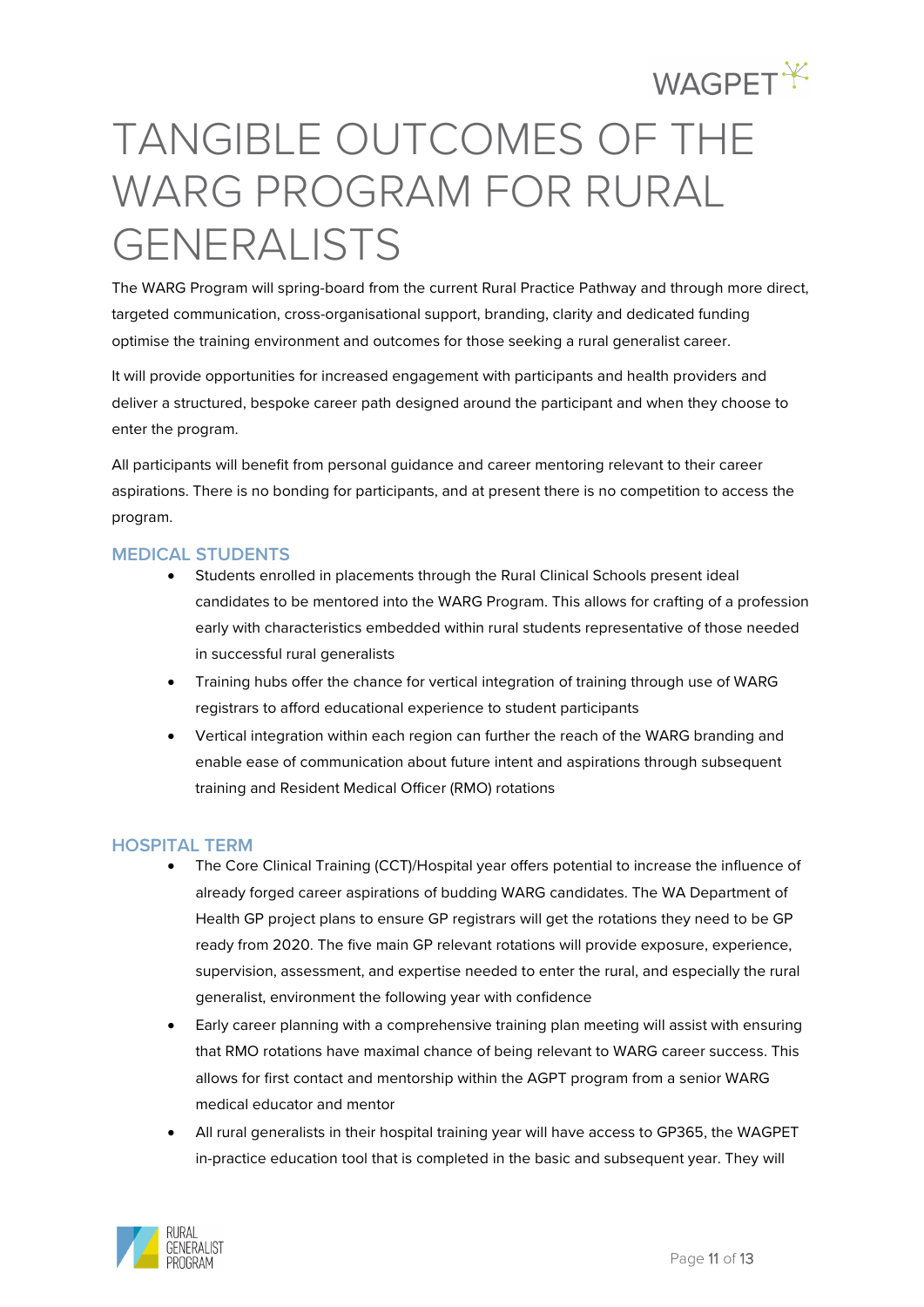

have access voluntarily to a rural recent-fellow peer, who will assist in the transition to community GP through case based mentoring

- The WAGPET Rural Essential Procedural Skills (REPS) workshop and similar programs are strongly encouraged during the CCT/Hospital year. This is a great opportunity to support the development of the candidate's confidence and competence in essential rural emergency skills prior to specific placements
- Participation in the REPS workshop also provides candidates entering AGPT training opportunity to network with peers and medical educators early to further consolidate and forge future practice plans
- Early identification of issues in progression of training can ensure early intervention and bolster a registrar's ability to fulfil the requirements for both general practice and rural generalist practice

### **ADVANCED SKILLS TRAINING (AST or ARST)**

- Centralised recruitment allows WARG supporting agencies to control workforce outputs and increase the regionalisation of advanced skills opportunities
- Providing registrars with advanced skills training in the term immediately following hospital allows for the consolidation of skills during their community terms and promotes greater rural retention

#### **RURAL AND REMOTE GP TRAINING**

- Registrars use their advanced skills during their community GP training
- WARG case managers and medical educators assist registrars with placements that understand local nuances, optimise training opportunities and are geared to maximise retention after fellowship
- WARG provides a flexible approach with increased practical time in practice and minimal disturbance through travel for educational events
- A WARG syllabus unique to WA is co-designed with the GP colleges providing a new and unique program delivery methodology for the primary curriculum

#### **FELLOWSHIP**

- A rural generalist mentorship network and the opportunity to mentor the next generation of rural generalists
- Active promotion of the CPD activities in WA amongst the broader practising population
- Advertised accessibility for work in several WA locations with attractive remuneration thus preventing excessive travel to other states to maintain scope of practice and credentialing

#### **AFTER FELLOWSHIP**

- Incorporation of rural generalist forums into established professional development activities, such as Rural Health West conferences, WACHS events and WAPHA initiatives
- Quality activities coordinated to allow for greater peer review and alumni networking